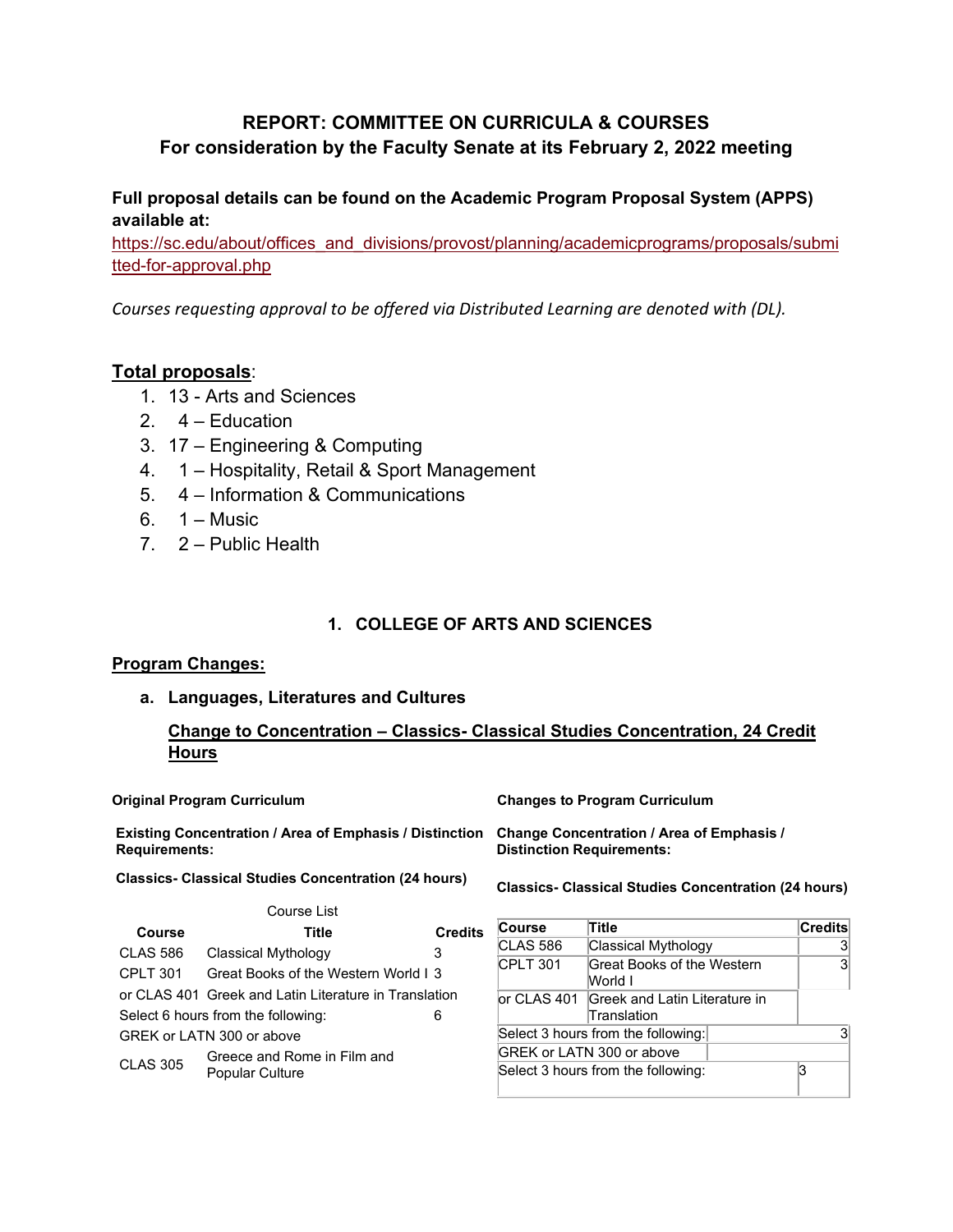| <b>CLAS 320</b> | Sexuality and Gender in Ancient<br>Greece                    |   |
|-----------------|--------------------------------------------------------------|---|
| CLAS 321        | Sexuality, Gender, and Power in<br><b>Ancient Rome</b>       |   |
|                 | Select 3 hours from the following:                           | 3 |
| <b>HIST 302</b> | Greek History and Civilization to<br>146 B.C.                |   |
| <b>HIST 303</b> | Roman Republic and Early Empire                              |   |
| <b>HIST 304</b> | Late Antiquity: Imperial Rome to<br>Islam                    |   |
|                 | Select 9 hours of Program Electives:                         | 9 |
| <b>ARTH 313</b> | History of Roman Art                                         |   |
| <b>ARTH 320</b> | History of Italian Renaissance Art                           |   |
| <b>ARTH 514</b> | Topics in Ancient Art                                        |   |
| <b>ARTH 520</b> | History of Renaissance Painting                              |   |
| <b>ARTH 524</b> | Topics in Renaissance Art                                    |   |
| <b>CLAS 240</b> | Sport and Combat in the Ancient<br>World                     |   |
| <b>CLAS 301</b> | Ancient Philosophy                                           |   |
| CLAS 302        | Greek and Roman Philosophy after<br>Aristotle                |   |
| CLAS 360        | <b>Classical Origins of Western</b><br><b>Medical Fthics</b> |   |
| CLAS 361        | Between Magic and Method:<br>Ancient Medicine                |   |
| CLAS 401        | Greek and Latin Literature in<br>Translation                 |   |
| CLAS 469        | Classical Drama                                              |   |
| <b>CPLT 301</b> | Great Books of the Western World I                           |   |
| <b>HIST 302</b> | Greek History and Civilization to<br>146 B.C.                |   |
| <b>HIST 303</b> | Roman Republic and Early Empire                              |   |
| <b>HIST 304</b> | Late Antiquity: Imperial Rome to<br>Islam                    |   |
| <b>HIST 325</b> | Byzantine History: 4th to 11th<br>Centuries                  |   |
| <b>PHIL 505</b> | Plato                                                        |   |
| <b>PHIL 506</b> | Aristotle                                                    |   |
| <b>PHIL 526</b> | Hellenistic Philosophy                                       |   |
| <b>RELG 302</b> | New Testament                                                |   |
| <b>RELG 310</b> | Paul and the Philosophers                                    |   |
| <b>RELG 311</b> | Gospel Literature and the<br>Formation of Christianity       |   |
| <b>RELG 312</b> | The Life and Letters of Paul                                 |   |
| <b>RELG 315</b> | <b>Early Christianity</b>                                    |   |
| <b>RELG 316</b> | Imagining Jesus: Antiquity to<br>Present                     |   |
| <b>RELG 410</b> | Origins of Western Morality                                  |   |
|                 | Courses with appropriate content, such as                    |   |

| Courses with appropriate content, such as   |  |  |
|---------------------------------------------|--|--|
| Special Topics courses, may be applied with |  |  |
| permission of advisor.                      |  |  |

| <b>CLAS 305</b> | Greece and Rome in Film and<br>Popular Culture         |   |  |  |
|-----------------|--------------------------------------------------------|---|--|--|
| <b>CLAS 320</b> | Sexuality and Gender in Ancient<br>Greece              |   |  |  |
| <b>CLAS 321</b> | Sexuality, Gender, and Power in<br><b>Ancient Rome</b> |   |  |  |
|                 | Select 3 hours from the following:                     | 3 |  |  |
| <b>HIST 302</b> | Greek History and Civilization to<br>146 B.C.          |   |  |  |
| <b>HIST 303</b> | Roman Republic and Early<br>Empire                     |   |  |  |
| <b>HIST 304</b> | Late Antiquity: Imperial Rome to<br>Islam              |   |  |  |
|                 | Select 9 hours of Program                              | 9 |  |  |
| Electives:      |                                                        |   |  |  |
| ARTH 313        | History of Roman Art                                   |   |  |  |
| <b>ARTH 320</b> | History of Italian Renaissance Art                     |   |  |  |
| ARTH 514        | <b>Topics in Ancient Art</b>                           |   |  |  |
| <b>ARTH 520</b> | <b>History of Renaissance Painting</b>                 |   |  |  |
| <b>ARTH 524</b> | Topics in Renaissance Art                              |   |  |  |
| <b>CLAS 240</b> | Sport and Combat in the Ancient<br>World               |   |  |  |
| <b>CLAS 301</b> | Ancient Philosophy                                     |   |  |  |
| <b>CLAS 302</b> | Greek and Roman Philosophy<br>after Aristotle          |   |  |  |
| <b>CLAS 360</b> | <b>Classical Origins of Western</b><br>Medical Ethics  |   |  |  |
| <b>CLAS 361</b> | Between Magic and Method:<br>Ancient Medicine          |   |  |  |
| <b>CLAS 401</b> | Greek and Latin Literature in<br>Translation           |   |  |  |
| <b>CLAS 469</b> | Classical Drama                                        |   |  |  |
| <b>CPLT 301</b> | Great Books of the Western<br>World I                  |   |  |  |
| <b>HIST 302</b> | Greek History and Civilization to<br>146 B.C.          |   |  |  |
| <b>HIST 303</b> | Roman Republic and Early<br>Empire                     |   |  |  |
| <b>HIST 304</b> | Late Antiquity: Imperial Rome to<br>Islam              |   |  |  |
| <b>HIST 325</b> | Byzantine History: 4th to 11th<br>Centuries            |   |  |  |
| <b>PHIL 505</b> | Plato                                                  |   |  |  |
| <b>PHIL 506</b> | Aristotle                                              |   |  |  |
| <b>PHIL 526</b> | <b>Hellenistic Philosophy</b>                          |   |  |  |
| <b>RELG 302</b> | <b>New Testament</b>                                   |   |  |  |
| <b>RELG 310</b> | Paul and the Philosophers                              |   |  |  |
| <b>RELG 311</b> | Gospel Literature and the                              |   |  |  |
|                 | Formation of Christianity                              |   |  |  |
| <b>RELG 312</b> | The Life and Letters of Paul                           |   |  |  |
| <b>RELG 315</b> | Early Christianity                                     |   |  |  |
| <b>RELG 316</b> | Imagining Jesus: Antiquity to<br>Present               |   |  |  |
| <b>RELG 410</b> | Origins of Western Morality                            |   |  |  |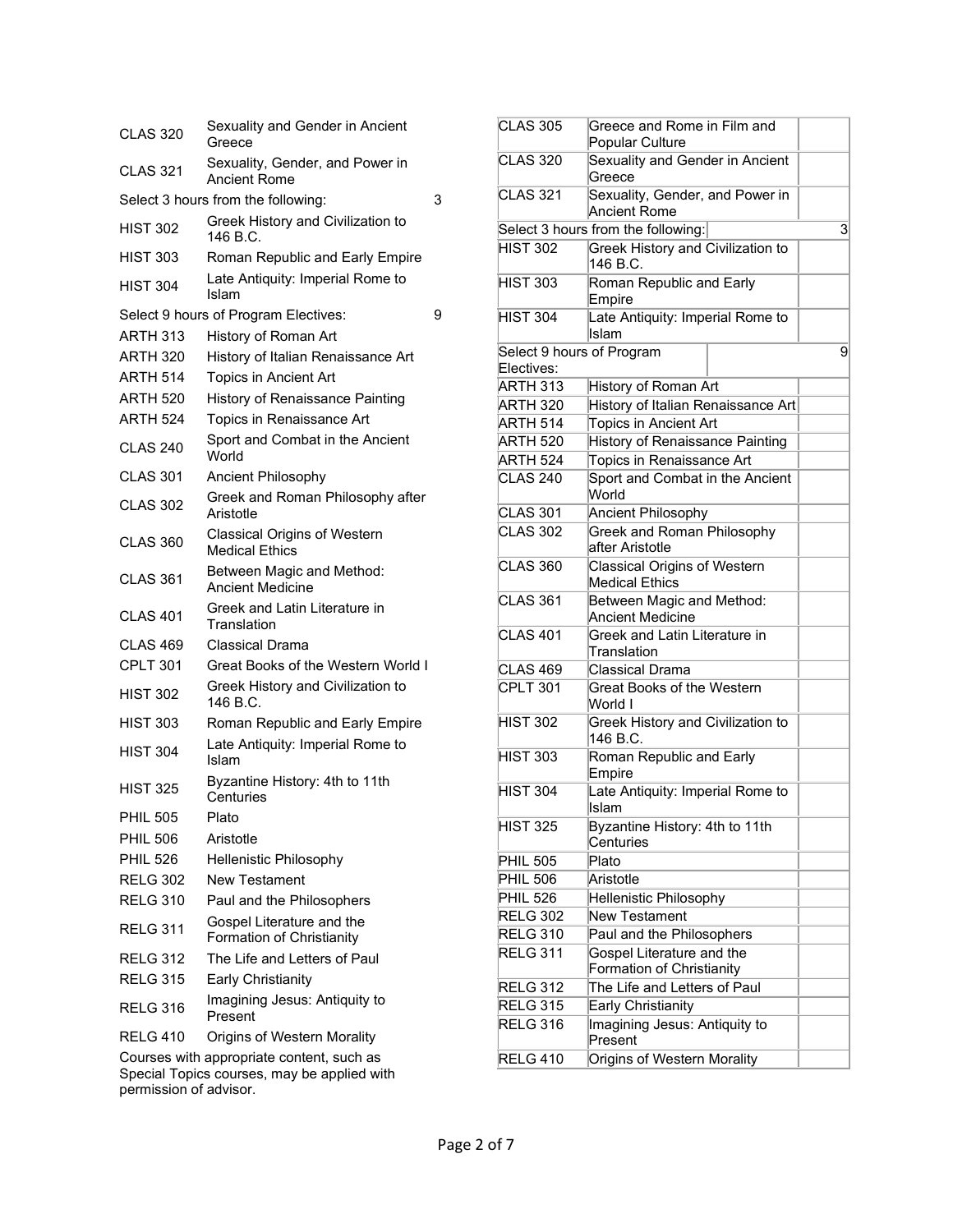Total Credit Hours 24

|                                             | Courses with appropriate content, such as |    |  |  |
|---------------------------------------------|-------------------------------------------|----|--|--|
| Special Topics courses, may be applied with |                                           |    |  |  |
| permission of advisor.                      |                                           |    |  |  |
| <b>Total Credit</b>                         |                                           | 24 |  |  |
| <b>Hours</b>                                |                                           |    |  |  |
| Course List                                 |                                           |    |  |  |

## **b. Languages, Literatures and Cultures**

# **Change to Minor – Ancient Greek Literature Minor, 18 Credit Hours**

**Original Program Curriculum Changes to Program Curriculum**

**Existing Cognate and Minor Requirements:**

# Prerequisite Courses (8 Hours)

Course List

| <b>Course</b>             | Title                                | <b>Credits</b> |
|---------------------------|--------------------------------------|----------------|
| GREK 121                  | Elementary Ancient Greek I           | -4             |
|                           | GREK 122 Elementary Ancient Greek II | - 4            |
| <b>Total Credit Hours</b> |                                      | 8              |

# Required Courses (18 Hours)

**Change Cognate and Minor Requirements:**

# Prerequisite Courses (6 Hours)

|                           | Course List                                 |                |
|---------------------------|---------------------------------------------|----------------|
| Course                    | Title                                       | <b>Credits</b> |
|                           | <b>GREK 121 Elementary Ancient Greek I</b>  | 3              |
|                           | <b>GREK 122 Elementary Ancient Greek II</b> | 3              |
| <b>Total Credit Hours</b> |                                             | ี              |

# Required Courses (18 Hours)

Course List

| Course List                        |                                        |                |                                    |                                                    |                |
|------------------------------------|----------------------------------------|----------------|------------------------------------|----------------------------------------------------|----------------|
| Course                             | Title                                  | <b>Credits</b> | Course                             | Title                                              | <b>Credits</b> |
| Select six of the following:       |                                        | 18             |                                    | Select six of the following:                       | 18             |
| <b>GREK 305</b>                    | The Greek New Testament                |                | <b>GREK 321</b>                    | GREK 305 The Greek New Testament<br>Plato          |                |
| <b>GREK 321</b><br><b>GREK 322</b> | Plato<br>Homer                         |                | <b>GREK 322</b>                    | Homer                                              |                |
| <b>GREK 501</b>                    | <b>Herodotus</b>                       |                | <b>GREK 501</b><br><b>GREK 502</b> | Herodotus<br>Thucydides                            |                |
| <b>GREK 502</b><br><b>GREK 533</b> | Thucydides<br>Sophocles                |                | <b>GREK 533</b>                    | Sophocles                                          |                |
| <b>GREK 534</b>                    | Euripides                              |                | <b>GREK 534</b>                    | Euripides<br>GREK 543 Hesiod and the Homeric Hymns |                |
| <b>GREK 543</b>                    | Hesiod and the Homeric<br><b>Hymns</b> |                |                                    | <b>GREK 550 Greek Seminar</b>                      |                |
| <b>GREK 550</b>                    | Greek Seminar                          |                | <b>Total Credit Hours</b>          |                                                    | 18             |
| <b>Total Credit Hours</b>          |                                        | 18             |                                    |                                                    |                |

#### **New Courses:**

| <b>CLAS 350</b> | Pompeii: Daily Life in a Roman Town        |
|-----------------|--------------------------------------------|
| ITAL 355        | Survey of Italian Literature I (1200-1850) |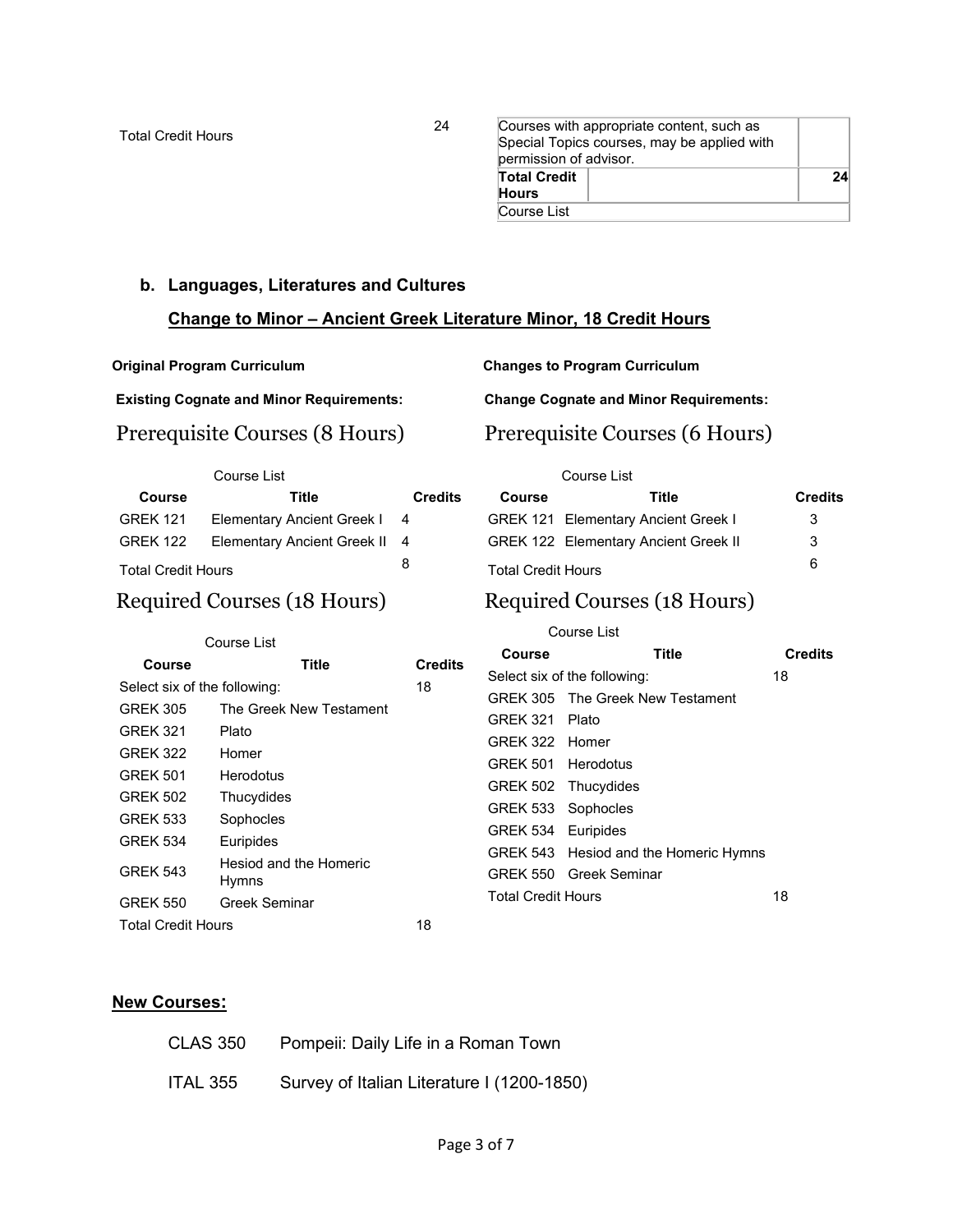ITAL 360 Survey of Italian Literature II: 19<sup>th</sup>-21<sup>st</sup> Centuries

## **Course Changes:**

| <b>ARTS 111</b> | Basic Drawing I (DL)                                                                                                             |
|-----------------|----------------------------------------------------------------------------------------------------------------------------------|
| <b>ARTS 230</b> | Introduction to Drawing (DL)                                                                                                     |
| <b>DANC 270</b> | Dance Education I: Introduction to Dance Education<br>New Course Name - Introduction to Dance Education                          |
| <b>DANC 370</b> | Dance Education II: Creative Dance<br>New Course Name – Creative Dance                                                           |
| <b>DANC 470</b> | Dance Education III: Dance Pedagogy for Middle and High School<br>New Course Name – Dance Pedagogy for Middle and High<br>School |
| <b>DANC 471</b> | Synthesis of Dance Education Constructs (pre-internship seminar)<br>New Course Name - Internship Seminar in Dance Education      |
| <b>DANC 478</b> | Integrated Approaches in Dance Education                                                                                         |
| GEOG 121        | Globalization and World Regions<br>New Course Name - Geographies of Global Change                                                |

# **2. COLLEGE OF EDUCATION**

## **Program Termination:**

**a. Instruction and Teacher Education - Secondary Education Mathematics Minor, 18 Credit Hours.**

## **New Course:**

EDET 215 Introduction to Design Thinking and Computer Science Education

# **Course Changes:**

- EDEC 342 The Young Child: Development, Care and Education (3-8 years)
- EDTE 600 Systematic Effective Teaching (DL)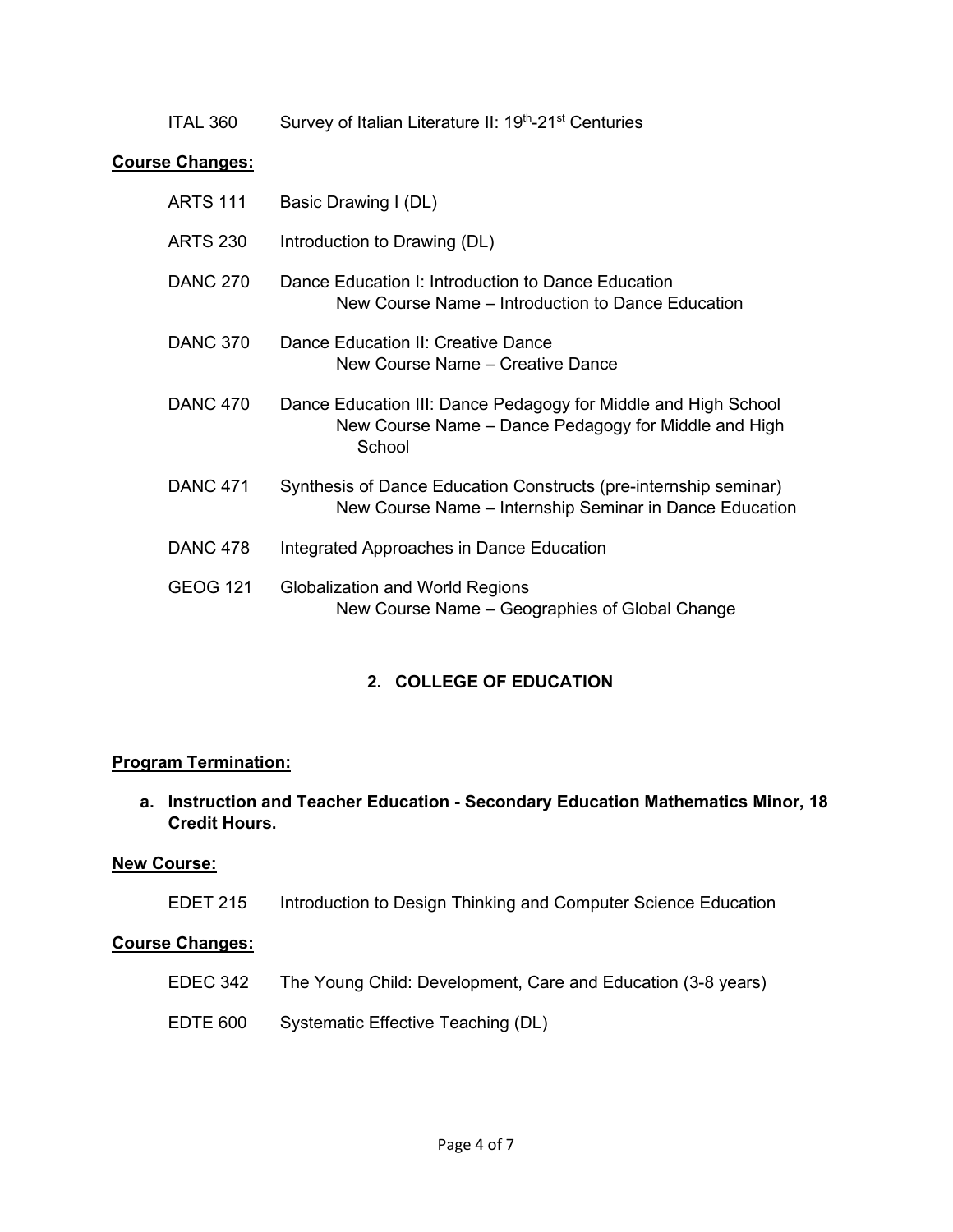# **3. COLLEGE OF ENGINEERING AND COMPUTING**

# **Course Changes:**

| <b>AESP 265</b> | Aerodynamics I Incompressible Flow                |
|-----------------|---------------------------------------------------|
| <b>AESP 314</b> | <b>Energy Power and Propulsion</b>                |
| <b>AESP 361</b> | Aerospace Laboratory I                            |
| <b>AESP 420</b> | <b>Flight and Orbital Mechanics</b>               |
| <b>EMCH 308</b> | Introduction to Finite Element Stress Analysis    |
| <b>EMCH 394</b> | <b>Applied Thermodynamics</b>                     |
| <b>EMCH 441</b> | <b>Automotive System Fundamentals</b>             |
| <b>EMCH 507</b> | <b>Computer-Aided Design</b>                      |
| <b>EMCH 508</b> | Finite Element Analysis in Mechanical Engineering |
| <b>EMCH 516</b> | Control Theory in Mechanical Engineering          |
| <b>EMCH 571</b> | <b>Mechanical Behavior of Materials</b>           |
| <b>EMCH 575</b> | <b>Adaptive Materials and Smart Structures</b>    |
| <b>EMCH 584</b> | <b>Advanced Mechanics of Materials</b>            |
| <b>EMCH 586</b> | <b>Experimental Stress Analysis</b>               |
| <b>EMCH 594</b> | <b>Solar Heating</b>                              |
| <b>ITEC 101</b> | Thriving in the Tech Age                          |
| <b>ITEC 552</b> | Linux Programming and Administration              |

# **4. HOSPITALITY, RETAIL & SPORT MANAGEMENT**

# **New Course:**

HRTM 390 Special Topics in HRTM (DL)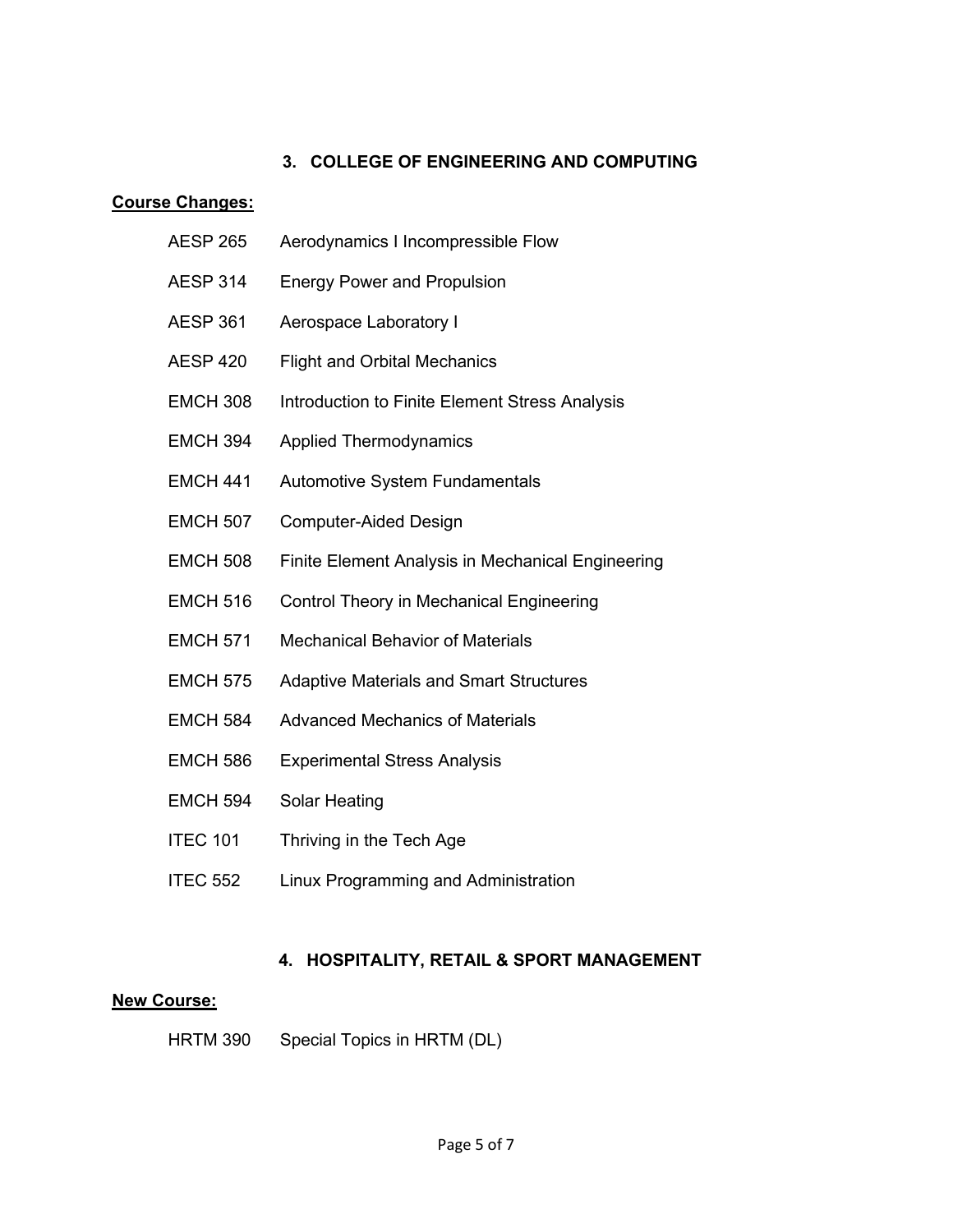## **5. COLLEGE OF INFORMATION AND COMMUNICATIONS**

#### **New Courses:**

| <b>JOUR 309</b>        | Hip Hop, Media and Society (DL)                      |
|------------------------|------------------------------------------------------|
| <b>JOUR 553</b>        | Motion-Based Graphics for Visual Communications (DL) |
| <b>Course Changes:</b> |                                                      |
| <b>JOUR 333</b>        | <b>Public Relations for Nonprofit Organizations</b>  |
| <b>JOUR 536</b>        | <b>Crisis Communications</b>                         |

## **6. SCHOOL OF MUSIC**

## **Course Changes:**

MUSC 523 Techniques and Materials of Tonal Music (DL)

## **7. ARNOLD SCHOOL OF PUBLIC HEALTH**

#### **Program Change:**

#### **a. Health Promotion Education and Behavior**

#### **Change to Minor – Nutrition and Food Systems Minor, 18 Credit Hours**

#### **Existing Cognate and Minor Requirements:**

The minor in Nutrition and Food Systems requires a minimum of 18 credit hours. This minor will meet student interests in nutrition and food systems by offering courses that focus on the production, processing, retail, consumption, and disposal of food. The Nutrition and Food Systems minor is compatible with various majors such as, but not limited to: exercise science, psychology, sociology, with various majors such as, but not limited to: exercise anthropology, political science and international studies, nursing, women's studies, physical education, and instruction and teacher education. A minimum of 18 credit hours is required from the following curriculum. Students must complete courses with a grade of "C? or higher.

| HPEB 488 Food Systems                  | 3 |
|----------------------------------------|---|
| HPEB 489 Food Systems Capstone Seminar | 3 |
| ECON 224 Introduction to Economics     | З |
| Select one of the following:           | 3 |

#### **Original Program Curriculum Changes to Program Curriculum**

#### **Change Cognate and Minor Requirements:**

The minor in Nutrition and Food Systems requires a minimum of 18 credit hours. This minor will meet student interests in nutrition and food systems by offering courses that focus on the production, processing, retail, consumption, and disposal of food. The Nutrition and Food Systems minor is compatible science, psychology, sociology, anthropology, political science and international studies, nursing, women's studies, physical education, and instruction and teacher education. A minimum of 18 credit hours is required from the following curriculum. Students must complete courses with a grade of "C? or higher.

| <b>HPEB 502</b> | Applied Aspects of Human<br><b>Nutrition</b> | 3 |   |
|-----------------|----------------------------------------------|---|---|
| HPEB 488        | Food Systems                                 |   | 3 |
| <b>HPEB 489</b> | Food Systems Capstone Seminar                |   | 3 |